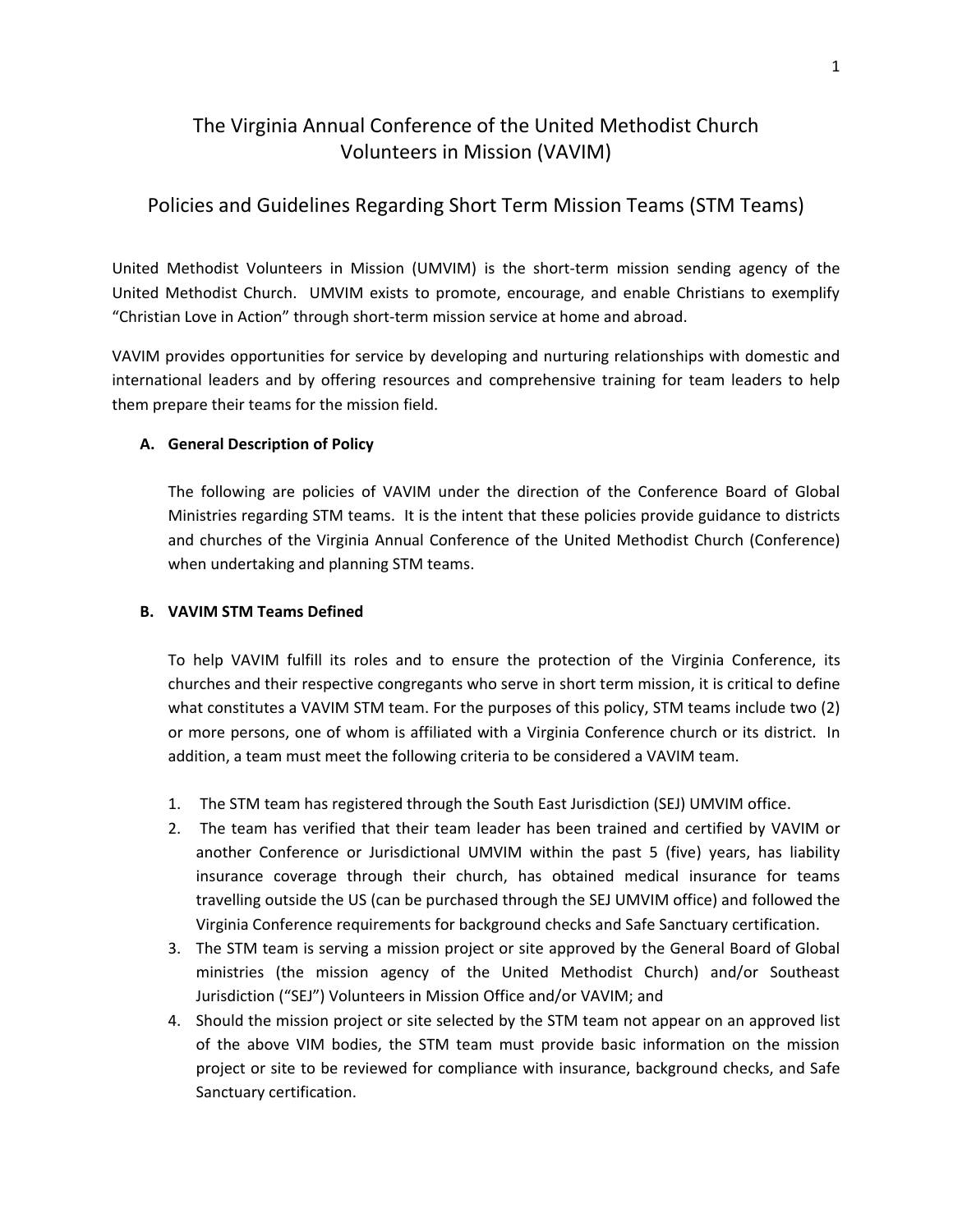#### **C. VAVIM's Role**

VAVIM's role in the STM process is to:

- 1. Train and certify VAVIM STM Team Leaders;
- 2. Provide a list and current information on possible STM team sites to Districts and Conference churches;
- 3. Serve as a liaison between those persons seeking to serve on teams and certified VAVIM Team Leaders;
- 4. To use its best efforts to maximize the STM team experience by resourcing Team Leaders in the preparation of their teams for mission service and reflection upon their return from the Short term mission; and
- 5. Maintain a database of STM trips that have been taken by Districts and churches which includes dates, mission project and site, team leadership, local church or district sending the team, information, and number of missioners.

VAVIM **does not** provide permission for churches to undertake mission, nor does VAVIM mandate Conference churches where to serve or what to do on the STM.

#### **D. Procedures for STM teams within the Virginia Annual Conference**

- 1. **All STM teams** are encouraged to register through the South East Jurisdiction (SEJ) UMVIM office.
	- a. VAVIM will, upon request, assist any proposed STM team in selecting an appropriate mission site;
	- b. For STM teams serving a mission project or site approved by the General Board of Global ministries (the mission agency of the United Methodist Church) and/or Southeast Jurisdiction ("SEJ") Volunteers in Mission Office and/or VAVIM, additional information will not be required beyond registration;
	- c. Should the mission project or site selected by the STM team not appear on an approved list of the above VIM bodies, it will be asked to provide evidence that an invitation has been extended by an entity in the area of intended service (i.e. receiving church body, Episcopal Office, receiving church VIM office, etc).
	- d. If the mission project selected by the STM or District or Conference Church serves a population including children, youth, or at risk adults, then each individual team member 18 or older will undergo a background check and show Safe Sanctuary certification; and
	- e. Complete and submit the Host Evaluation Team Form